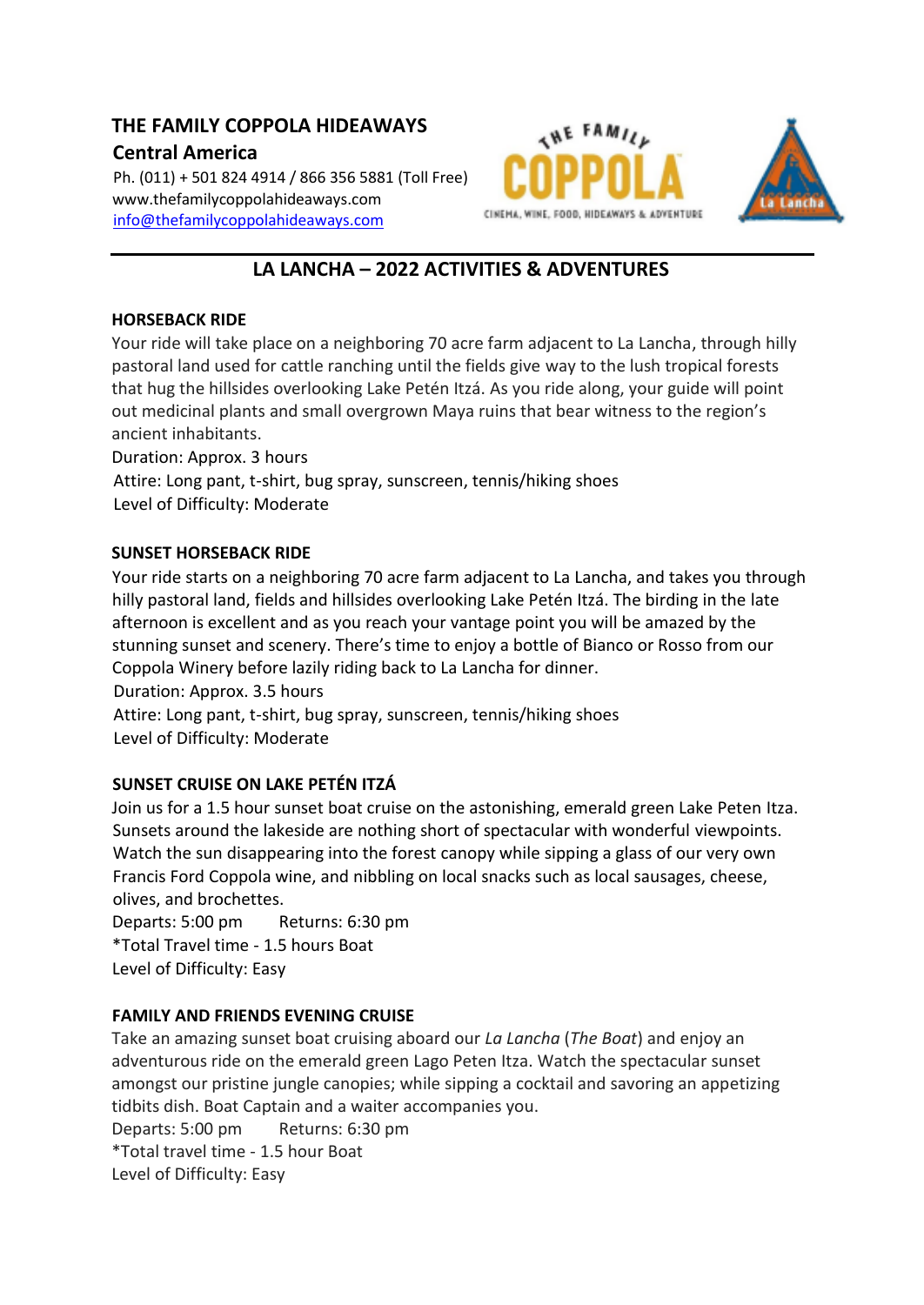#### **BIRDWATCHING AT CERRO CAHUI**

Experience early birdwatching at sunrise at this pristine wildlife reserve just a few minutes down the road. The reserve has some great trails through the rainforest, some leading up mountains which afford spectacular views of the lake surrounding areas.

Departs: 6:00 am Returns: 9:00 am

\*Total travel time- 40 min drive

Attire: Shorts/Long pants, t-shirt, bug spray, sunscreen, tennis/hiking shoes Level of Difficulty: Easy to Moderate

## **LAKE PETÉN ITZÁ & FLORES TOUR**

Explore the flora, fauna and culture of Lake Petén Itzá by boat. Guests depart La Lancha's private dock along with the captain and guide. Stops en route to Flores include the lake-side communities of San Jose and Santa Barbara where you'll see ancient artifacts and visit a small but fascinating museum. Continue on to the island town of Flores to explore the narrow cobbled streets and take a visit to the Cathedral. After lunch there's time to shop for local arts and crafts. As your boat slowly returns to La Lancha there's time to enjoy the bird life along the lake shore.

Departs: 10:00 am Returns: 3:00 pm

\*Total travel time - 2 hours Boat

Attire: Shorts, t-shirt, bug spray, sunscreen, tennis, sandals.

Level of Difficulty: Easy

#### **EXPLORING FLORES ISLAND ON OWN- BY BOAT**

If you are on a leisure day and are looking at something to do on your own timing- we offer our direct boat rides from our hotel's dock to the Flores Island dock whereby you can take your time to sight see the cobblestone streets, appreciate amazing lake views, shop for arts and crafts & textiles, have a nice lunch or grab a drink on the lakeside or on one of the many terrace bars along the island's shores.

Departs: Optional \*Total travel time - 2 hours Boat Attire: Shorts, t-shirt, bug spray, sunscreen, tennis, sandals. Level of Difficulty: Easy

#### **JUNGLE AND FARM LAND TOURING ON A CLASSIC CAR OR UTV MULE**

A perfect activity for those seeking both adventure and nature. Here, you will get to hop on a classic 1940's Dodge Power Wagon OR you may choose to ride a UTV Mule to ride along some pasture land and make way into the lush green rainforest and admire the many amazing lake view points. In this unique farm, you will also have the opportunity to sightsee many bird species, goats, horses and cattle. The farm is located just across the road from our property.

Departs: 3:30pm Returns: 6:30pm

Includes- Classic car or UTV mule, Guide, a bottle Coppola wine & snacks, water.

Age limit- 5 and above

Attire: Long pant, t-shirt, bug spray, sunscreen, tennis shoes.

Level of Difficulty: Easy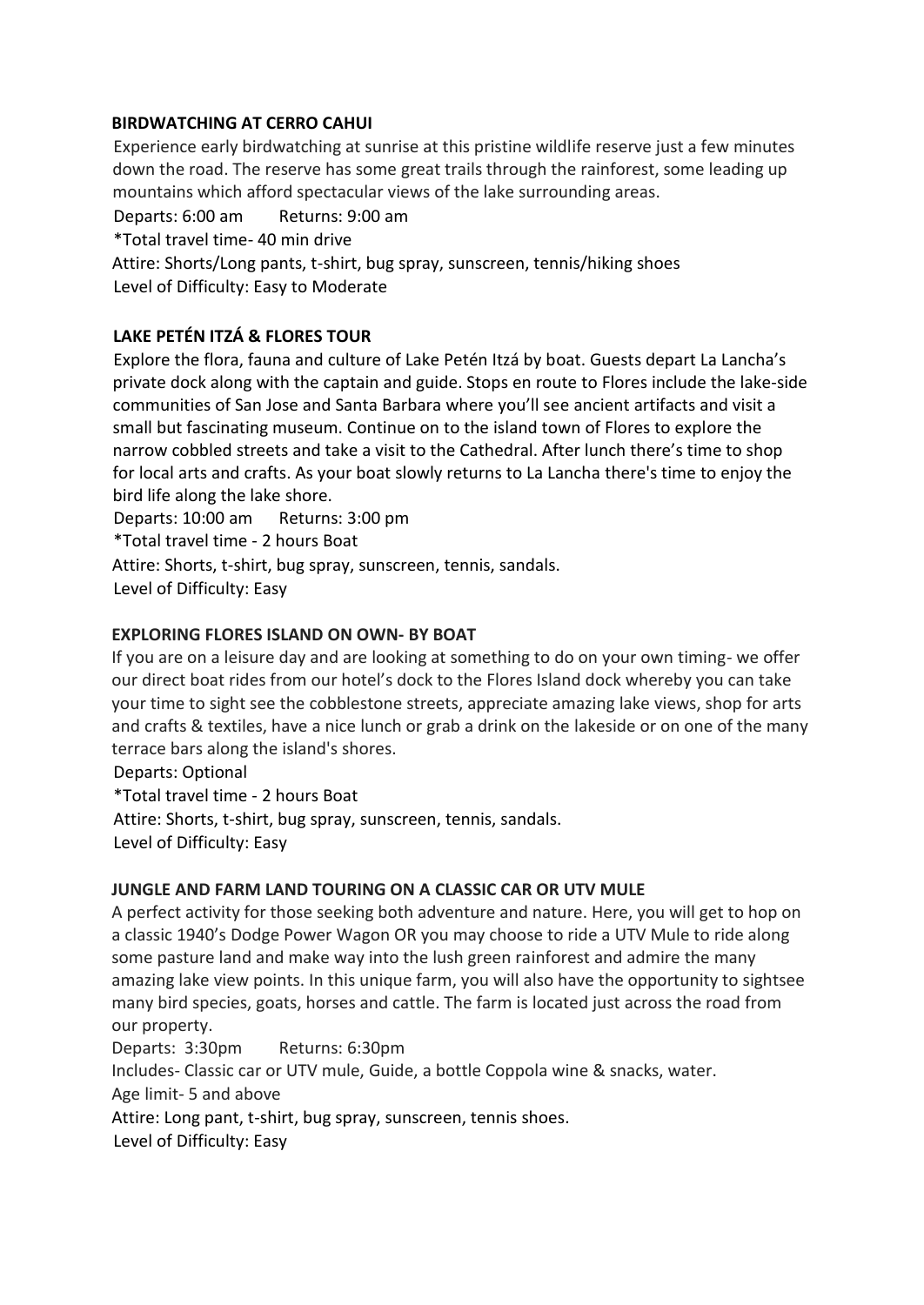## **TIKAL**

Perhaps the most visually stunning and impressive of all Maya sites, Tikal's five monolithic temples pierce the jungle canopy (Temple IV reaching a height of almost 230 feet) and ancient plazas, stelae and ball courts tell of a rich and powerful history when Tikal's population reached almost 100,000. By the beginning of the Classic Period (AD 250) Tikal was competing for regional domination with Uaxactún and Calakmul, and later Tikal was briefly conquered and subjugated by a powerful alliance of Caracol and Calakmul between AD 562 and AD 682. From AD 682 onwards Tikal flourished again under Lord Ah Cacau, and continued to dominate the region into the 9th Century. Today the site is justifiably recognized as one of the archeological wonders of the Americas. Its unspoiled jungle setting within the Tikal National Park makes it a paradise for birders, nature lovers and amateur archaeologists.

Departs: Optional (early departure recommended) Duration: Approximately 6 hrs \*Total travel time - 2 hour drive

Attire: Long pant, t-shirt, bug spray, sunscreen, tennis/hiking shoes Level of Difficulty: Moderate

## **TIKAL SUNRISE TOUR**

We invite you to join us on the 4-hour "Tikal Sunrise Experience." The sunrise tour is something you will never forget. Throughout the tour, we will speak about Maya History, Archeology, and nature. We begin the tour hiking through the park in the darkness and Listening to the sounds of the jungle waking up. We then climb Temple IV, the Double Headed Serpent Temple "Serpiente Bicefala" and the largest in Pre-Columbian America. While on top of the Mayan ruin built thousands of years ago, we contemplate the peacefulness and mysteriousness of the morning mist, in the dense forest of Guatemala, and the sounds of tropical birds and animals starting their day. This tour is not to be missed. Departs: 3:00 am Returns: 9:00 am

\*Total travel time - 2 hour drive

Attire: Long pant, t-shirt, bug spray, sunscreen, tennis/hiking shoes Level of Difficulty: Moderate

## **TIKAL SUNSET TOUR**

This tour offers special access to the magical Maya site of Tikal at sunset. It allows guests to enjoy the tranquility of the site and to marvel at the special 'sense of place' that the majestic temples, spacious courtyards and towering forest canopy creates. The silence is frequently punctured by the eerie call of howler monkeys and it's easy to let your imagination step back in time and imagine causeways bustling with life and shamans' holding court atop the monolithic limestone temples. As night closes in you'll walk back along forest trails enchanted by this truly unique experience.

Departs: 2:00 pm Returns: 7:30 pm

\*Total travel time - 2 hour drive

Attire: Long pant, t-shirt, bug spray, sunscreen, tennis/hiking shoes

Level of Difficulty: Easy-to-medium hiking and climbing is optional.

#### **MYSTIC TIKAL**

Experience a full day tour of ancient Tikal in the company of mystical Shaman Aj Kin. Aj Kin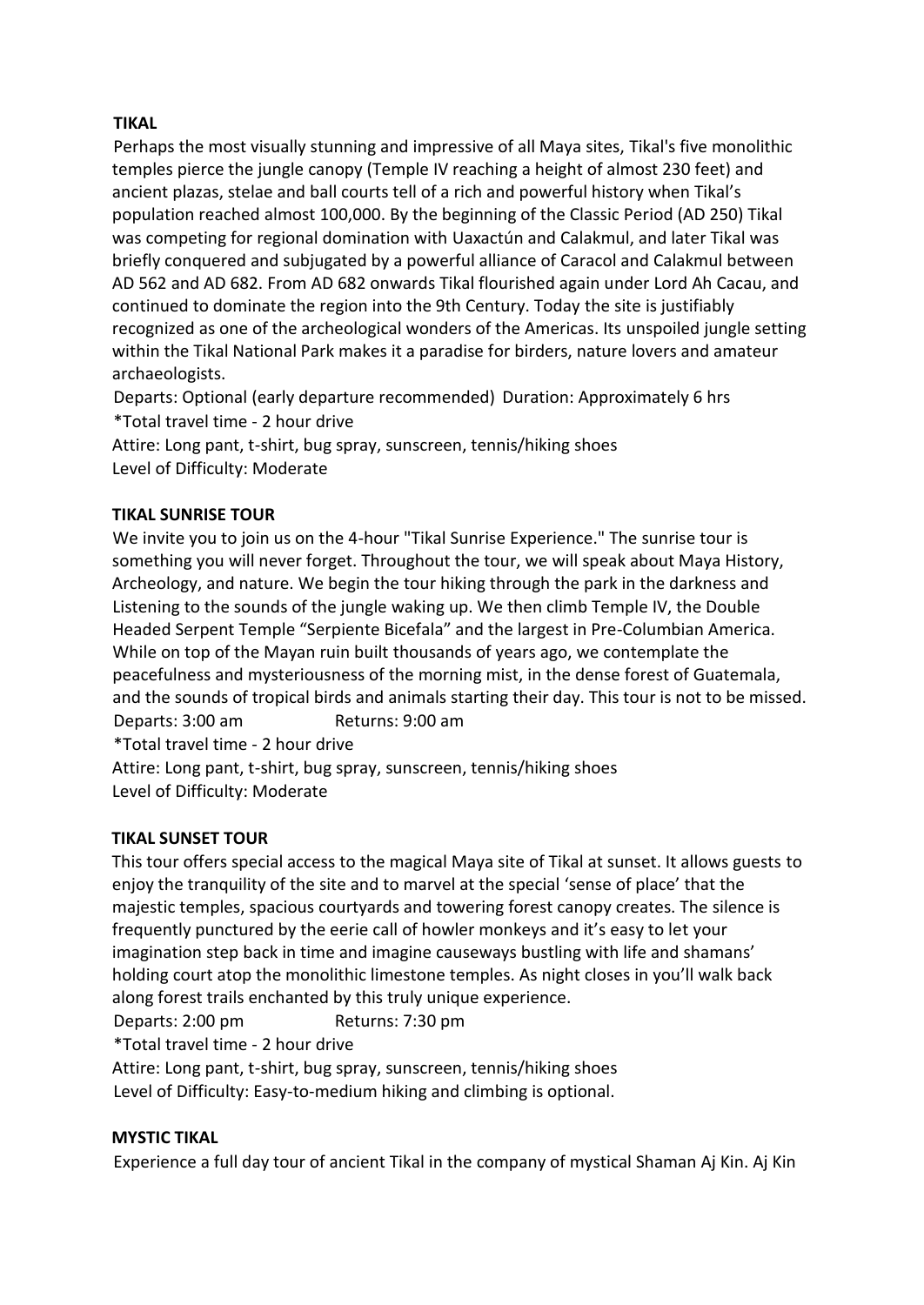is roughly translated as 'the day keeper' and he studied the ways of the ancients from his grandparents. This mystical tour of Tikal will introduce you to the fascinating world of Maya culture and beliefs. Starting as an archaeological tour you will be led through the veil of time to experience the citadel's most sacred and atmospheric sites. Your tour will culminate in a sacred ceremony where time and man become 'one'.

Departs: Optional Departs: Optional Duration: Approx. 6 hours

\*Total travel time - 2 hour drive

Attire: Long pants, t-shirt, bug spray, sunscreen, tennis/hiking shoes. Level of Difficulty: Easy

# **YAXHÁ & TOPOXTE**

The important ceremonial center of Yaxhá is located between the two lakes of Yaxhá and Sacnab. Upon arrival we board a "Lancha" (motorized canoe) to visit Topoxte, a site with a long occupational history that became a Late Classic outpost of Yaxhá before being abandoned by 900 AD. The site was later reoccupied by the Maya K'owoj in AD 1350 becoming the largest Post Classic Maya site in the Petén. Topoxte was finally abandoned in AD1450. Formerly sited on an island the ruins are now located on a peninsula due to lower water levels. After lunch, we will explore Yaxhá, an important Maya site and recent location of the US 'Survivor' TV series. Yaxhá has over 500 structures, including 40 stelae, 2 ball courts and 9 temple pyramids. Structures at Yaxhá show the influence of Teotihuacan and Plaza 'C' has the only twin-pyramid complex outside of Tikal which gives an insight into Yaxhá's political allegiances. We will end the tour atop temple 216 to view the jungle and lakes of Yaxhá and Sacnab.

Departs: 8:00 am Returns: 2:00 pm \*Total travel time - 3 hour drive & 30 min boat ride Attire: Long pants, t-shirt, bug spray, sunscreen, tennis/hiking shoes. Level of Difficulty: Moderate

# **YAXHÁ AT SUNSET**

Depart from La Lancha at 1pm and drive east through rolling countryside and small farming villages toward the Belizean border. On arrival there is time for a guided tour of the ancient Maya site of Yaxhá set on the banks of the beautiful Yaxhá lagoon. Yaxhá is an important Maya site dating from the preclassic period when it is believed the merchant warriors of Teotihuacan exerted considerable control over the site. As the sun silently slips below the horizon you'll enjoy the sunset from atop temple 216 with panoramic views of both lakes or the Temple of the Red Hand Prints.

Departs: 2:00 pm Returns: 8:00 pm

\*Total travel time - 3 hour drive

Attire: Long pants, t-shirt, bug spray, sunscreen, tennis/hiking shoes.

Level of Difficulty: Moderate

## **UAXACTÚN**

Located just 2 hours' drive from La Lancha the history of Uaxactún lies entwined with its near neighbor and greatest rival Tikal. The two sites entered the Classic period as equals in size and power. Stelae 9 shows the site's earliest recorded date yet by AD 378 Great Jaguar Paw, the ruler of Tikal waged a new kind of warfare taught by their allies from Teotihuacan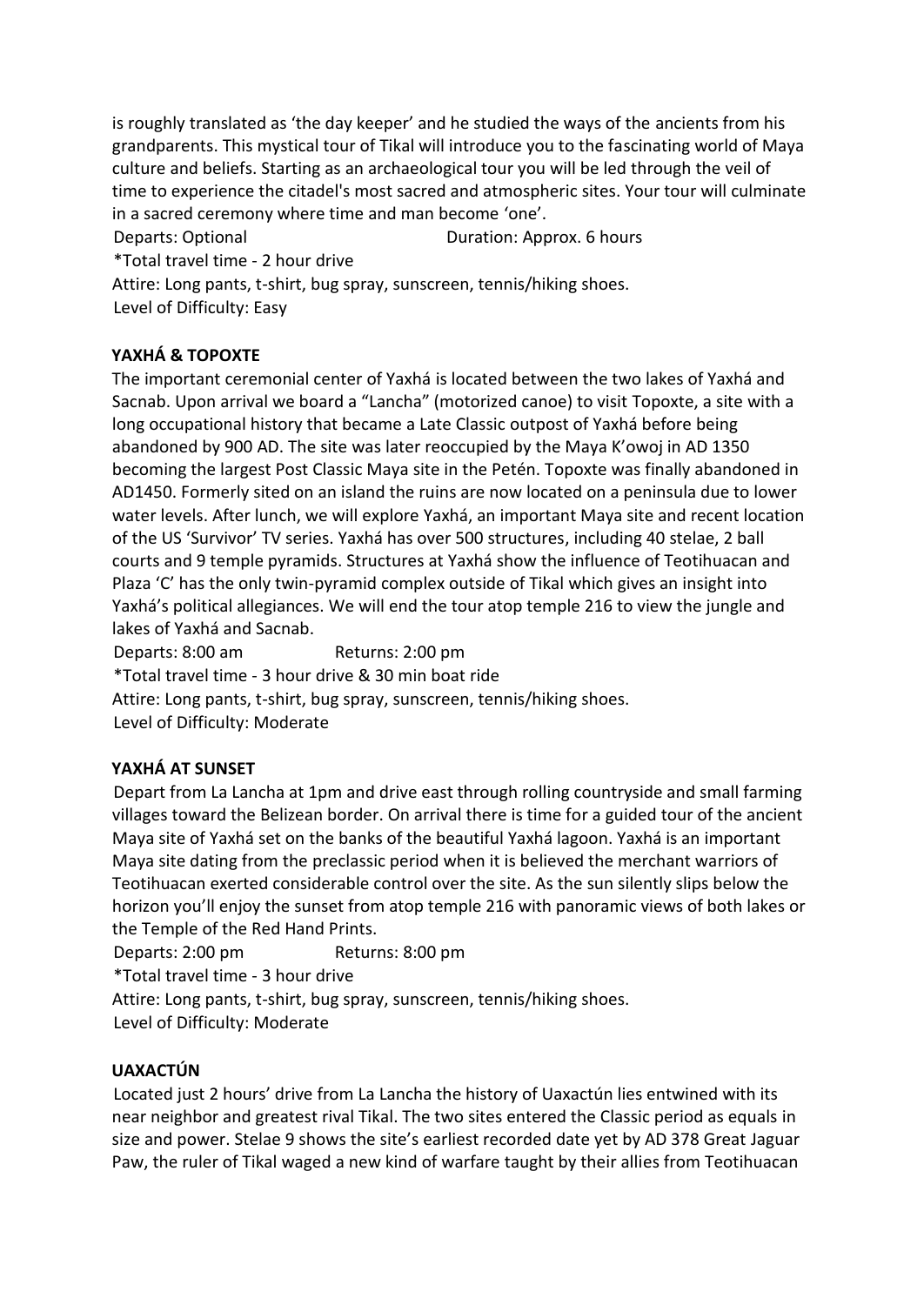and conquered Uaxactún. While excavating the site Archaeologists discovered remarkable late preclassic sculptures and elaborately decorated temple platforms which feature large plaster masks representing the sacred living Mountain, the Witz Monster. The grounds of the site are lovingly maintained and the on-site museum contains a wonderful collection of unique artifacts.

Departs: 7:00 am Returns: 4:00 pm

\*Total travel time - 3 hour drive

Attire: Long pants, t-shirt, bug spray, sunscreen, tennis/hiking shoes. Level of Difficulty: MODERATE

#### **CEIBAL**

The impressive ruins of Ceibal lie on an important trade route linking the Petén Lowlands of Guatemala with the Caribbean coast and Mexico. We travel by vehicle to the banks of the Pasión River, and then take a scenic boat trip to the isolated yet well maintained Maya site of Ceibal. Ceibal is located just inland on a large bend in the river. It's a beautifully landscaped, partially excavated site comprising three main 'groups' occupying different hill tops. The site enjoyed an extremely long period of occupation from the Early Classic period through to the Terminal Classic period, when it enjoyed a hiatus when other cities in the region were in decline or abandoned. Due to the exceptionally hard stone used at the site there are well-preserved ornate stelae located around the two main plazas. Numerous stelae depict events after the Classic Maya collapse of the Petexbatún kingdom. Monuments at the site are varied in time period and style with some showing influences from non-Maya cultures of central Mexico and the Gulf Coast. Once we have visited the site we'll return to Sayaxche and our vehicles via the Petexbatún lagoon home to turtles, crocodiles, otters and a large variety of birds. Departs: 7:00 am Returns: 5:00 pm \*Total travel time - 5 hour drive & 2 hours boat ride Attire: Long pant, long-sleeved shirt, bug spray, sunscreen, hiking shoes

Level of Difficulty: Moderate to High

## **AGUATECA**

The trip to Aguateca is an exciting full day adventure combining nature and archaeology. We depart early and drive just over two hours to the river port town of Sayaxche on the River La Pasión. From here we board a motorized boat for the three hour trip downstream to the ruins of Aguateca. Dos Pilas and later Aguateca were capitals of the dynasty founded in AD 645 by a prince from Tikal. It is here at Aguateca that the rulers of the Petexbatún kingdom made their last stand after fleeing Dos Pilas. The enemy remains an enigma, possibly the rulers of nearby Tamarindito an ex-vassal state or raiders of Putún Maya from modern day Tabasco State in Mexico. Aguateca is a fortified Maya city located close to Dos Pilas on a plateau overlooking the river. Surrounded by steep escarpments and a sheer sided 200 ft deep chasm the inhabitants also erected wooden palisades and managed to defend the city for about 50 years after the collapse of Dos Pilas until around AD 790 when they were overrun and the city was abandoned.

Departs: 7:00 am Returns: 5:00 pm

\*Total travel time - 5 hour drive & 2 hours boat ride